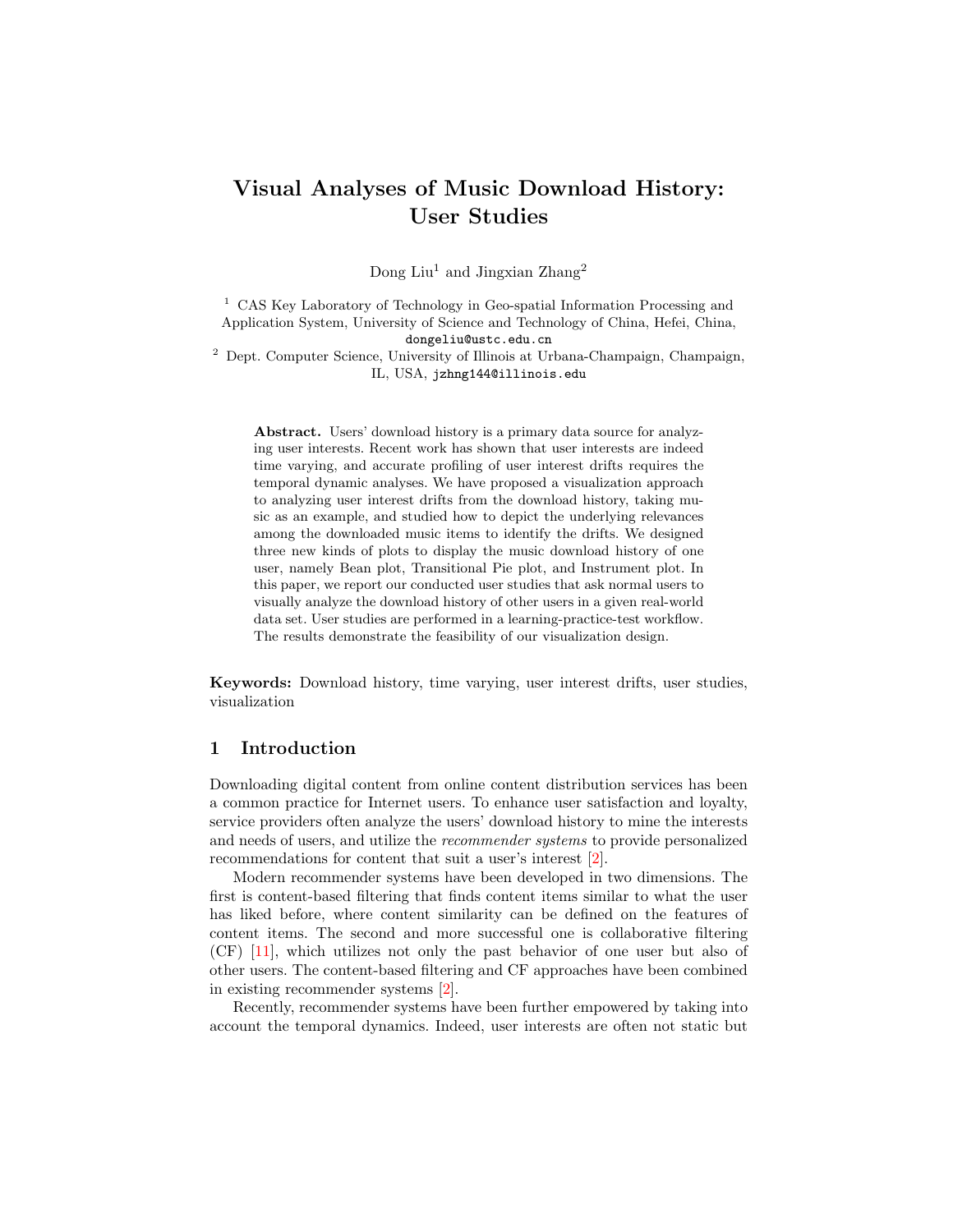rather time varying. Some work has been done to detect and to adapt to the user interest drifts in making recommendations. For example, Koren studied a series of temporal dynamic models within the framework of CF  $[13]$ ; Cao *et al.* proposed four patterns to describe user interest drifts, including Single Interest Pattern, Multiple Interests Pattern, Interests Drift Pattern, and Casual Noise Pattern [\[9\]](#page-11-3); Abel *et al.* investigated temporal dynamic user modeling from user behavior on the Social Web such as Twitter [\[1\]](#page-11-4). All such work reported more accurate recommendations compared to traditional systems that adopted time invariant user models.

Though automated recommender systems have achieved remarkable success, enabling user interactive recommendations is nontheless important to improve user experience, where visualization is key to engage user's participation [\[7,](#page-11-5)[8,](#page-11-6)[16\]](#page-11-7). Visually analyzing user behavior also provides great help to service providers, as it capably supports the open-ended exploration and flexible questions that analysts may generate [\[4\]](#page-11-8). One question that interests service providers, is whether visualization of users' data can be understandable by users themselves, and thus recommendations based on this visualization are also understandable and more acceptable?

However, there are some challenges in visualizing user behavior for analyses as well as for making recommendations. In view of the possible user interest drifts, it is crucial to display the relevances between the content items that one user had accessed, but how to quantify and visualize the relevances is a difficulty. Displaying temporal and drifting data remains a challenge in visualization, especially taken into account the interpretability and perceivability. Moreover, how to evaluate the visualization design, both objectively and subjectively, is not well studied before.

In our previous work [\[19\]](#page-11-9), we have studied a visualization approach to analyzing user interest drifts from users' music download history. Our main purpose was to depict the underlying relevances among the downloaded music tracks so as to identify the user interest drifts. To that end, we considered feature-based relevances and collaborative relevances in accordance with the existing recommender systems. For feature-based relevances, we utilized the metadata of music and selected genre and release year to represent categorical and numerical features, respectively. For collaborative relevances, we had been inspired by the CF approach and define relevance between music tracks as co-occurrence in all users' download history. Moreover, we designed three new kinds of plots to display the music download history of one user, namely Bean plot, Transitional Pie plot, and Instrument plot.

In this paper, we report our conducted user studies to evaluate the usability of the visualization design, during which we focus on the capability of the visualization in assisting analyses, as well as the ease of learning and use and the analyst's experience. Such user studies remain largely explorative rather than quantitative in the literature, and how to perform user studies is also an open problem. Our studies try to deliver a learning-practice-test workflow to observe how normal users could leverage the visualization tools to perform data analyses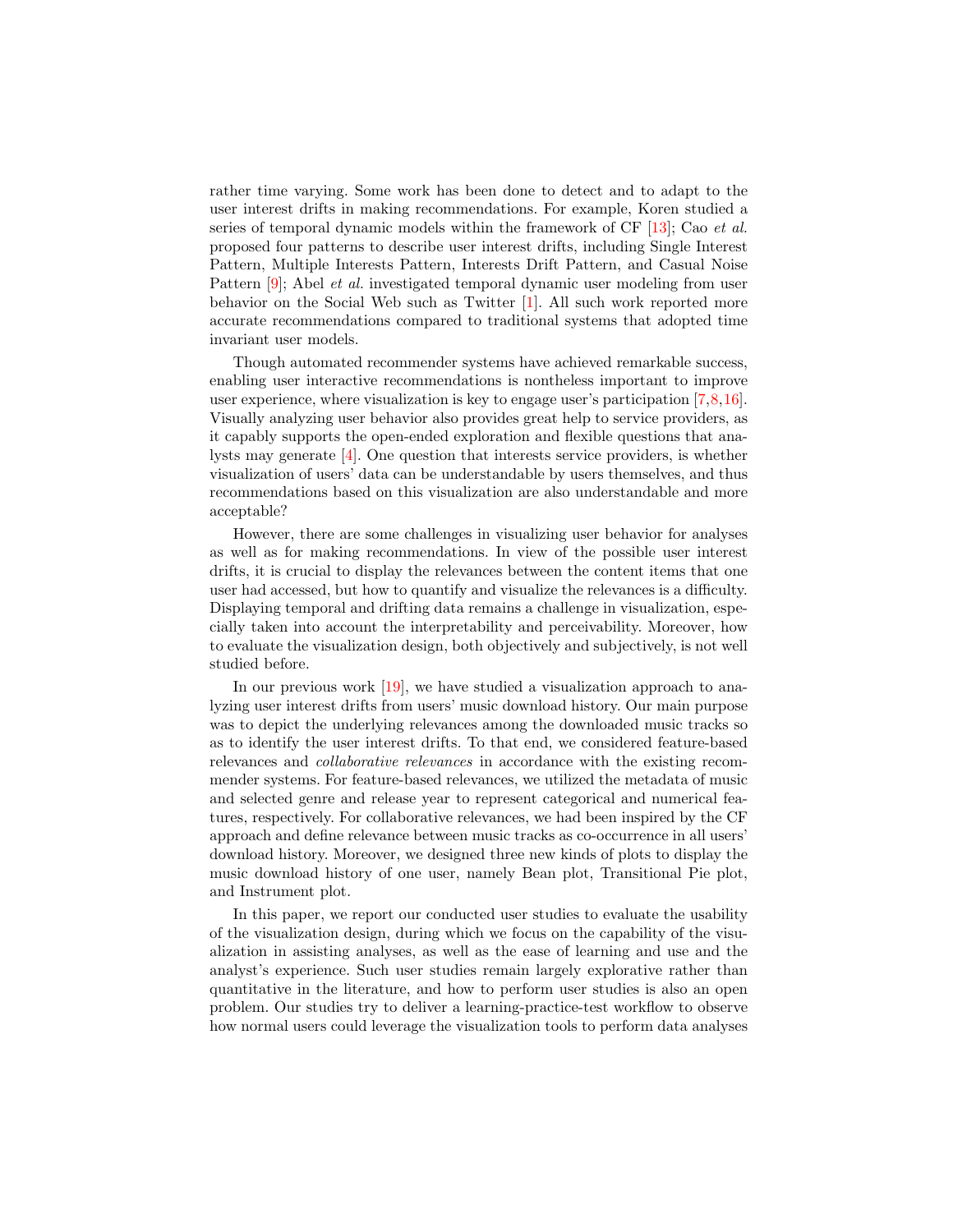tasks as if they were professional analysts, which may be inspiring for further research.

The remainder of this paper is organized as follows. Section 2 describes some related work. Section 3 summarizes our visualization design. The conducted user studies are discussed in detail in Section 4. Concluding remarks are presented in Section 5.

## 2 Related Work

Our work is closely related to visual recommendations that help user discover interesting items and help the service provider interpret the reason of recommendations. Visualization of music itself is also of great interests recently. How to evaluate the visualization design has been studied mostly in an empirical manner. On the above aspects will we briefly review some related work.

As mentioned before, recommender systems can be roughly classified into three categories: content-based filtering [\[17\]](#page-11-10), CF [\[6\]](#page-11-11), and hybrid approaches [\[3\]](#page-11-12). Visual recommendations also fall into one of the three categories. For example, Bogdanov et al. [\[7\]](#page-11-5) proposed a content-based recommendation that infers highlevel semantic descriptors from the music tracks of one user, and then utilizes the semantic descriptions to perform recommendations or visualization of user's preferences. PeerChooser [\[15\]](#page-11-13) is a collaborative recommender system with an interactive graphical explanation interface, which enables user to select "similar users" in her own mind. Hybrid visual recommendations are more attended, for example the recommendations from multiple social and semantic web resources [\[8\]](#page-11-6), and the visual user-controllable interface that encourages user to manually control the recommendation strategies [\[16\]](#page-11-7). Regarding the type of content, the work in  $[5]$  may be the most similar one to our work, as it proposed several visualizations for music download history, also for recommendations. However, all the above-mentioned work did not consider the underlying user interest drifts in the user's behavior data.

Music-related visualization attracts the attention of researchers in a wide range. Earlier work was done to visualize music collections such as personal music libraries [\[12,](#page-11-15) [18\]](#page-11-16). The visualization of music download history was presented in [\[5\]](#page-11-14), which added the temporal dimension into consideration. Based on the user's music library, a humanoid cartoon-like character called Musical Avatar was generated to visualize the user's interests [\[7\]](#page-11-5). In such work, the implicit relations among music tracks are less studied, and the temporal dynamics are not taken into account.

Evaluation of information visualizations has always been an important part of related research. Carpendale discussed different types of evaluations as well as their pros and cons  $[10]$ . Lam *et al.*  $[14]$  focused on empirical studies in information visualization and summarized seven scenarios to discuss what might be the most effective evaluation of a given information visualization. Basole *et al.* [\[4\]](#page-11-8) designed a three-phase user study including tutorial, practice, and evaluation for assessing their visualization design. In this paper, we design user studies as a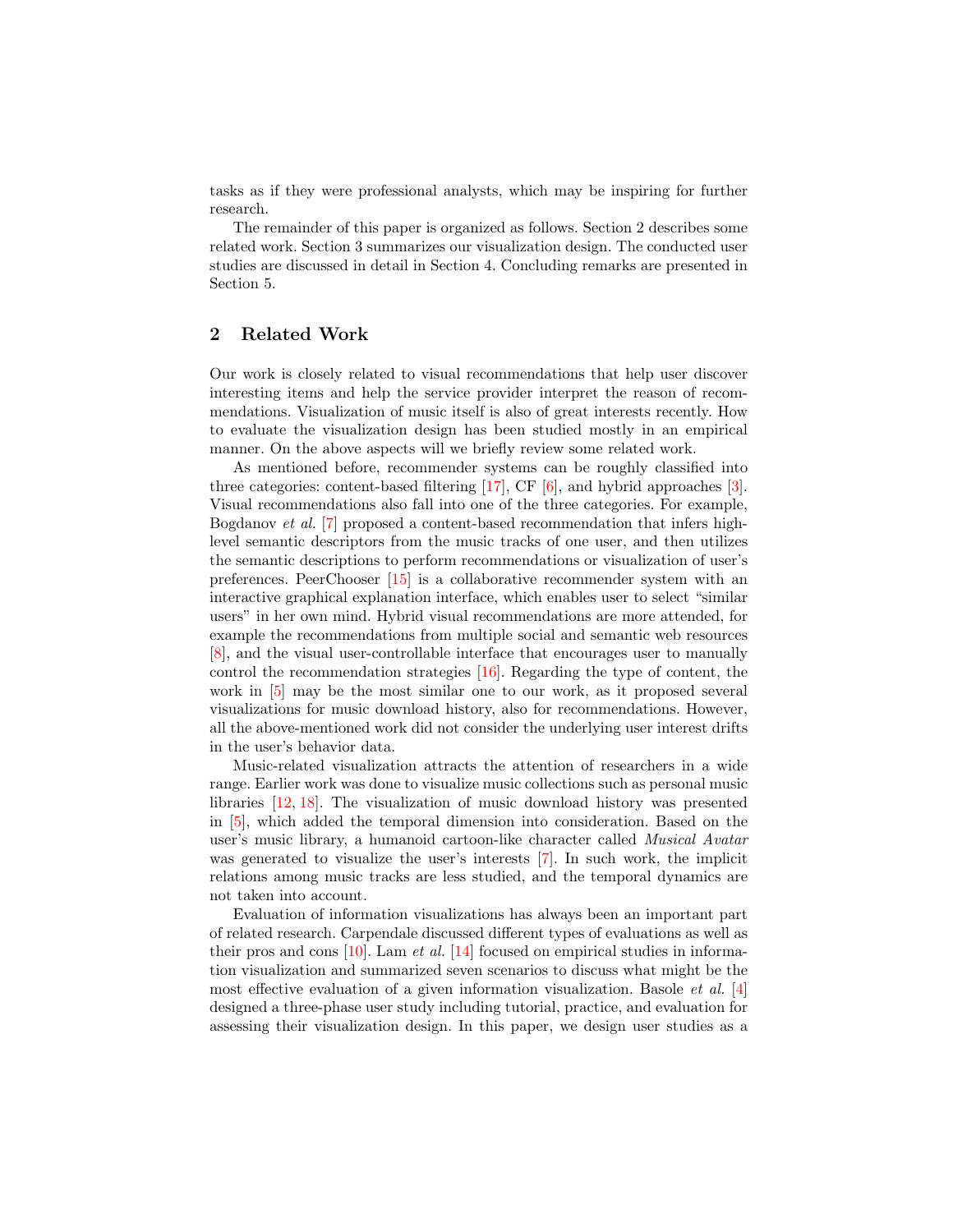

<span id="page-3-0"></span>Fig. 1. (Left) Bean plot showing the download history of three users. Each small, color-filled circle (named a bean) represents a music track and each larger disc (named a pod) represents a download session. Colors of beans stand for genres. Pods are arranged in chronological order. (Right) Bean plot provides interactive display that one pod being clicked will unfold to multiple smaller pods to represent subsessions, each of which has a single genre.

learning-practice-test workflow, similar to that in [\[4\]](#page-11-8) but enables users to utilize the visualization tools as if they were professional analysts.

## 3 Visualization Design

The raw data recording the music download history of one user can be described as pairs of downloading timestamp and the identity of music track. Raw data are pre-processed in two steps. First, one user's download history is divided into sessions, where each session consists of a series of consecutive downloads that have short intervals, and the intervals between sessions are usually much longer. Second, from the metadata of each music track, genre and release year are extracted as features. Moreover, we calculate collaborative relevances within any pair of two tracks, the relevance is evaluated by the number of users who downloaded both tracks *within a short period*. Then, we designed three kinds of visualization plots, namely Bean plot, Transitional Pie plot, and Instrument plot, to display the music download history that indeed imply the dynamics of user interests. Please refer to Figs. [1,](#page-3-0) [2,](#page-4-0) and [3](#page-4-1) for the plots and user interactions. For more details please refer to our previous paper [\[19\]](#page-11-9).

## 4 User Studies

We have conducted user studies to evaluate the usability of our proposed visualization. In the studies, participants are required to first learn the design of the three plots; then after practice, they are asked to analyze the plots of new users and to answer both specific questions and open-ended questions regarding the user interest drifts; finally, questionnaire and survey are performed to collect the participants' feedback about the experience of using the visualization plots.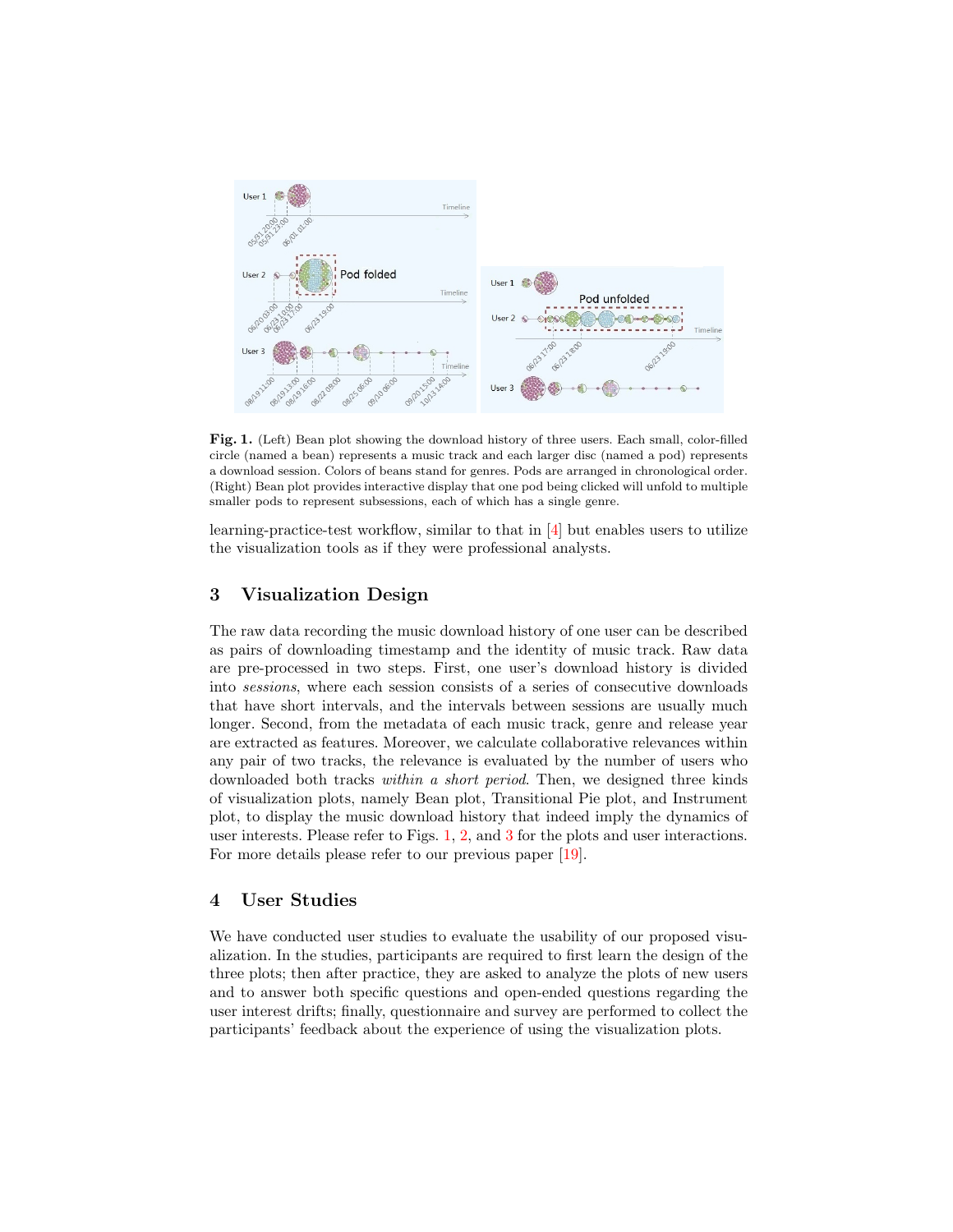

<span id="page-4-0"></span>Fig. 2. Transitional Pie plot showing the download history of one user. Similar to pie chart, the disc shows the proportions of different genres. Within each genre, tracks are arranged in chronological order so that each downloaded track has a corresponding position on the disc. Bezier curves inside the disc display the collaborative relevances among music tracks. Bezier curves outside the disc show the transitions between genres, two successively downloaded tracks of different genres are connected by a outer-disc curve.



<span id="page-4-1"></span>Fig. 3. (Left) Instrument plot showing the download history of one user. The timeline is represented by a disc as the body of the instrument, where the music tracks are arranged in chronological order. The gray bars alongside the tracks indicate release years. Bezier curves inside the disc represent the collaborative relevances among music tracks. The distributions of release year and genre are shown as the headstock and the neck of the instrument, respectively. (Right) Instrument plot provides interactive display, once a track is clicked, all its related tracks will be highlighted.

#### 4.1 Implementation

We have implemented the proposed visualization design and tested it with a real-world data set provided by an online music service. Data preprocessing is performed offline, including the division of sessions and the calculation of collaborative relevances. The visualization plots of each user are drawn upon request in a webpage view, implemented by HTML5 and JavaScript techniques, which also enables the designed user interactions. Online rendering of the plots is computationally efficient and does not incur noticeable delay in mainstream web browsers.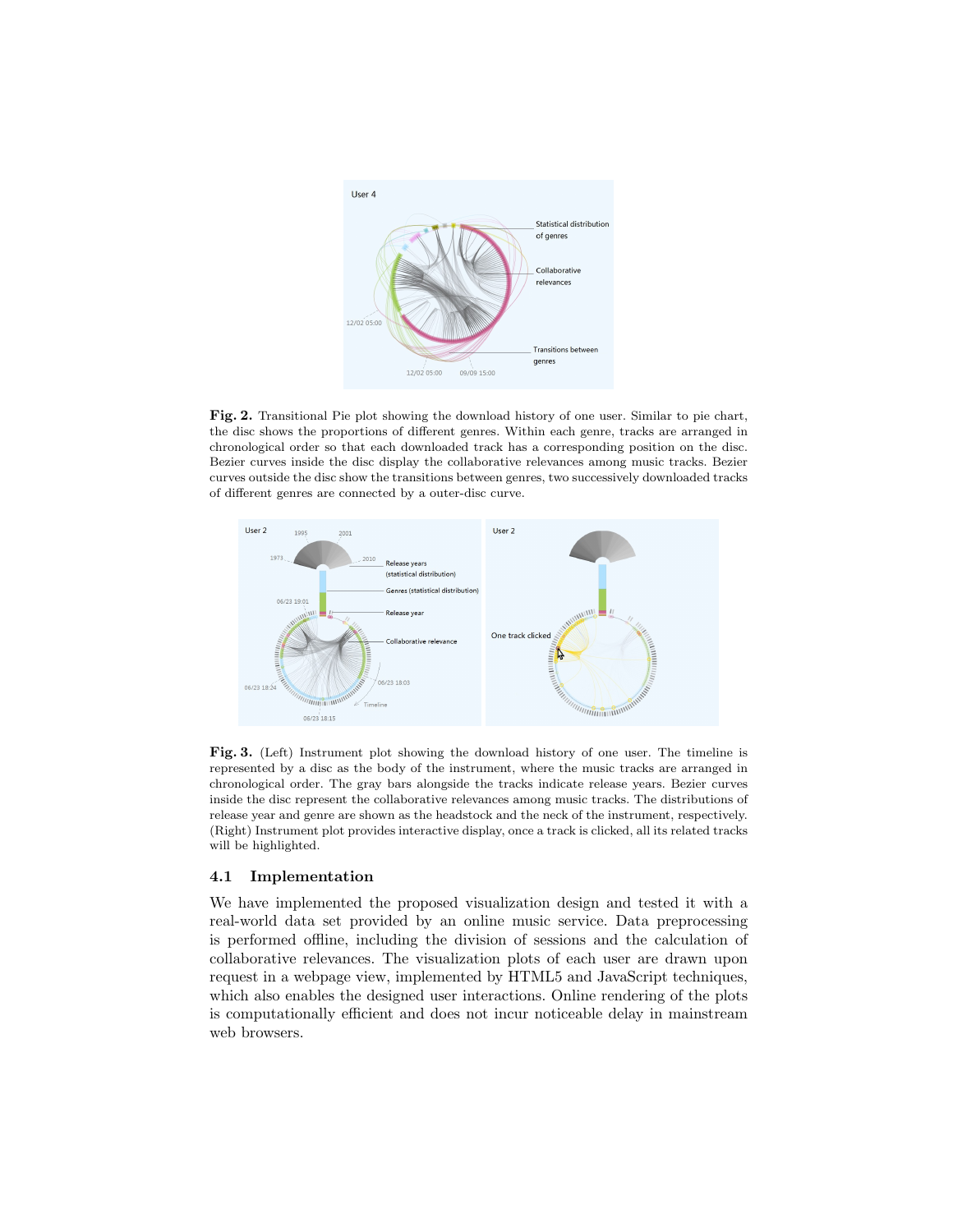#### 4.2 Participants

15 undergraduate students (6 females and 9 males) participate the user studies. Participants have different majors including science and engineering, with ages ranging from 20 to 23 (mean: 21.6, median: 22). Participants reported different levels of interests in online music services, but none of them had experience of visual analyses.

#### 4.3 Tasks

Each participant undertakes the user study in 4 sessions: learning, practice, test, and questionnaire. The learning session is to help participants understand the proposed visualization design. In the learning session, the instructor briefly introduces background and the data, explains the three plots in detail, and then shows a screen-captured video to display the user interface as well as interactions. Participant is encouraged to ask any question at any time and will be answered immediately. The learning session lasts for around 15 minutes for one participant.

The practice session is then conducted to enhance the comprehension and familiarity of the participant on the plots. In the practice session, participant is asked to analyze some plots provided to him/her, and then to answer some questions (the questions are given in Table [1\)](#page-6-0). For example, the instructor provides the Bean plots of user 7 and user 8, and then asks the participant: "whose download history is more consistent in music genre, user 7 or user 8?" (PQ3 in Table [1\)](#page-6-0) Instructor will answer any question of the participant, and will explain the plots again to the participant, if necessary. The practice session lasts for around 19 minutes for one participant.

The test session is the most important part of the user study. In the test session, the visualization plots of 10 users  $3$  are provided to participant for visual analyses. Participant is asked to analyze all the plots and then to answer 3 specific questions and 2 open-ended questions (the questions are given in Table [2\)](#page-6-1). In the test session, instructor does not offer any assistance to the participant, neither tell the participant which plot to look at, nor answer any question regarding the plots. The only instruction is to encourage the participant to answer the open-ended questions as comprehensive as possible. By this design, we hope to verify whether the participant has learnt the characteristics of different plots and can choose the plots for visual analyses, and to observe what the participant can find from the exploration of the plots. The test session lasts for around 37 minutes for one participant.

The last session is to ask the participant to finish a five-point Likert-scale questionnaire regarding the experience of using the plots for visual analyses. Also, a quick survey is conducted to collect the participant's feedback on the visualization design. In total, the user study for one participant lasts for 57 to 84 minutes (mean: 71, median: 70). All participants are instructed by the same investigator.

<span id="page-5-0"></span><sup>&</sup>lt;sup>3</sup> All the plots can be accessed from  $http://staff.ustc.edu.cn/\%7Edongeliu/$ [stuff/userStudyPlots.pdf](http://staff.ustc.edu.cn/%7Edongeliu/stuff/userStudyPlots.pdf).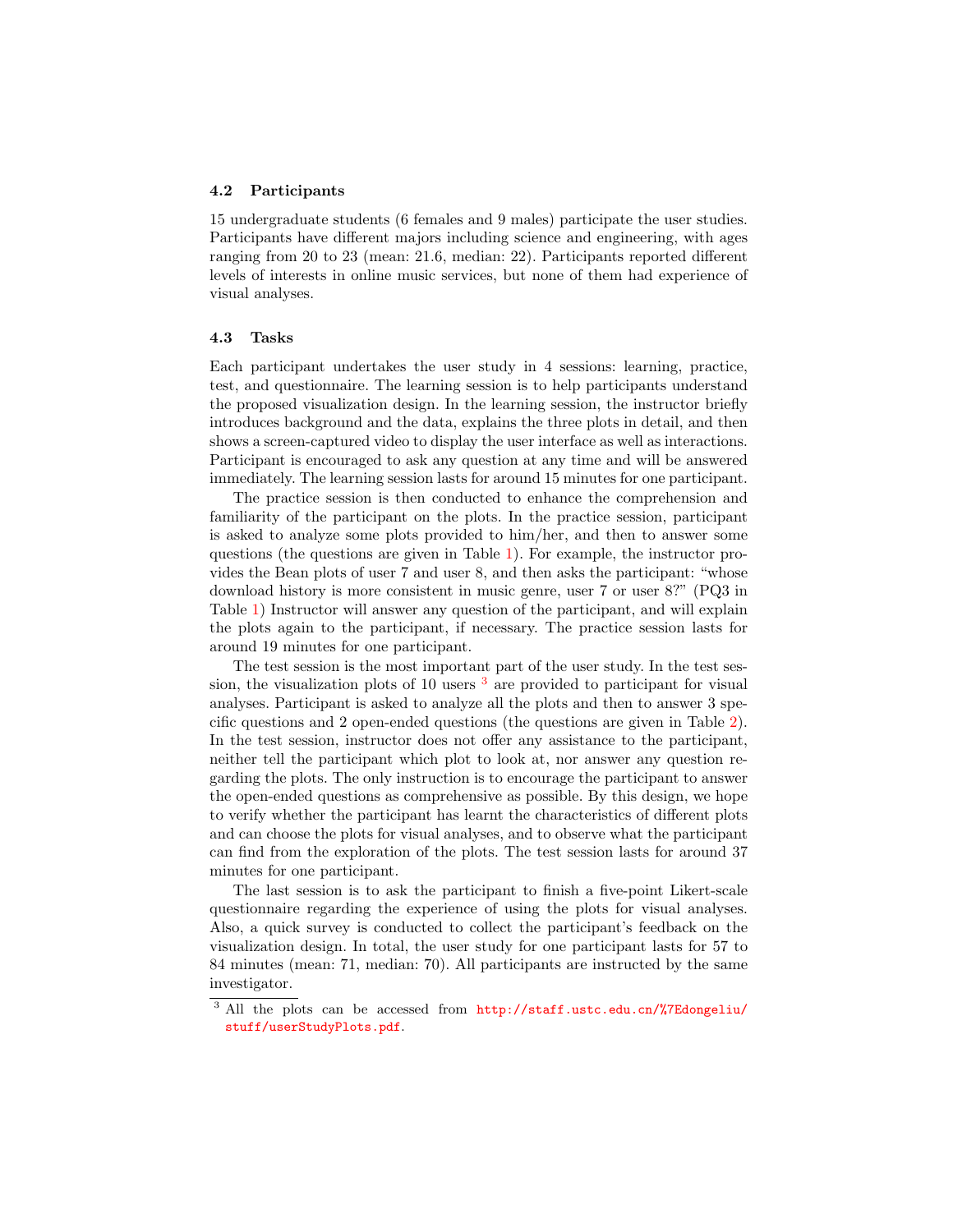<span id="page-6-0"></span>Table 1. Questions in the Practice Session

| Bean plot             | PQ1: How many subsessions are there in the session A of user 2?         |  |  |
|-----------------------|-------------------------------------------------------------------------|--|--|
|                       | PQ2: Whose download history is more continuous in time, user 2 or       |  |  |
|                       | user 3?                                                                 |  |  |
|                       | PQ3: Whose download history is more consistent in music genre, user     |  |  |
|                       | 7 or user 8?                                                            |  |  |
| Transitional Pie plot | PQ4: Whose download history has more genres, user 12 or user 18?        |  |  |
|                       | PQ5: Which genre is the most lasting in user 4's download history?      |  |  |
|                       | PQ6: Combining the collaborative relevances and the transitions,        |  |  |
|                       | whose interest lasts for longer time, user 2 or user 3?                 |  |  |
| Instrument plot       | PQ7: Who prefers music tracks with older release year, user 2 or user   |  |  |
|                       | 5?                                                                      |  |  |
|                       | PQ8: List the music tracks that have the highest relevances in user 2's |  |  |
|                       | download history.                                                       |  |  |
|                       | PQ9: Find the track that has relevances with the most kinds of genres   |  |  |
|                       | in user 27's download history.                                          |  |  |

<span id="page-6-1"></span>Table 2. Questions in the Test Session

| Specific questions   | $ Q1-1 $ : Whose download history is the most consistent in time?     |
|----------------------|-----------------------------------------------------------------------|
|                      | $ Q1-2 $ : Whose download history is the most consistent in genre?    |
|                      | Q2: Whose downloaded tracks have the highest relevances?              |
|                      | Q3-1: Whose interest is the most consistent?                          |
|                      | Q3-2: Whose interest is the least consistent?                         |
| Open-ended questions | $Q4$ : Write down your findings of user 12's download history as many |
|                      | as possible.                                                          |
|                      | Q5: Write down your findings of the differences between the down-     |
|                      | load history of user 2 and user 4 as many as possible.                |

#### 4.4 Results

Practice Session In the practice session, we ask the participants to answer some specific questions (given in Table [1\)](#page-6-0) regarding the visual analyses of the provided plots. Participants' answers show a good consistence: for 5 out of 9 questions (i.e. PQ1, PQ4, PQ5, PQ7, PQ9), all the 15 participants give the same answer; for the other 3 questions (PQ2, PQ3, PQ8), 14, 14, and 13 participants give the same answer, respectively. The only exception is PQ6: for this question, 7 out of 15 participants choose user 2 and the other 8 participants choose user 3. These results show that the three plots are not difficult to understand for the participants except for the collaborative relevances and transitions that are shown simultaneously in the Transitional Pie plot, which may lead to diverse understandings.

Test Session In the test session, we ask the participants to answer both specific questions and open-ended questions (given in Table [2\)](#page-6-1) after their analyses of the visualization plots of 10 users. These questions are believed to be much more difficult and more subjective compared to the questions in the practice session. On the one hand, the analyst shall compare the plots of 10 users to give out the answers to the specific questions. On the other, the open-ended questions indeed have diverse answers.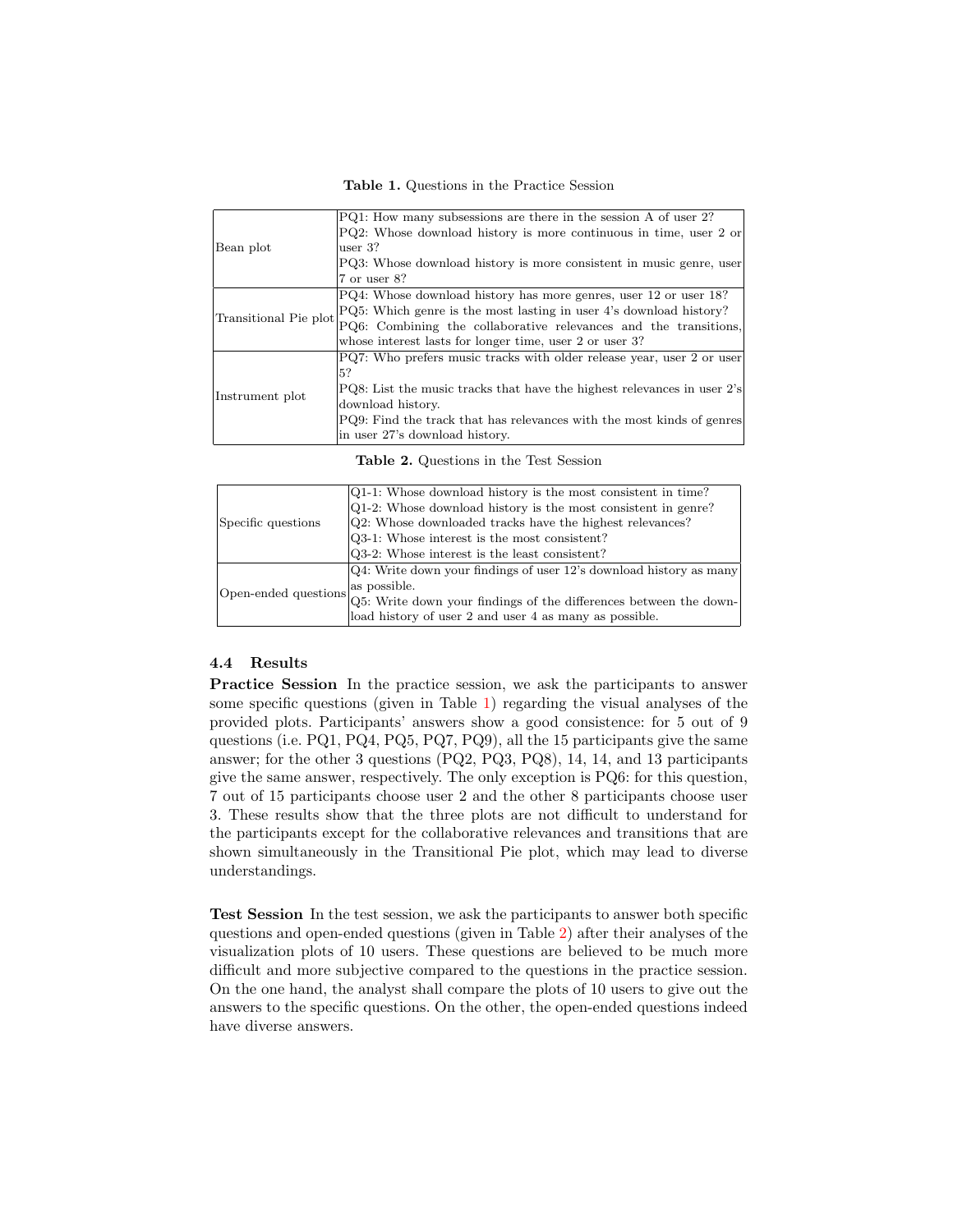

<span id="page-7-0"></span>Fig. 4. The answers to Q3-1 (left) and Q3-2 (right) in the test session. Please refer to the questions shown in Table [2.](#page-6-1)

For the specific questions shown in Table [2,](#page-6-1) Q1-1, Q1-2, and Q2 all receive quite consistent answers from the participants. For Q1-1, 13 participants select user 6 and the other two select user 24, which can be verified by looking at the Bean plots of these two users. For Q1-2, 11 participants select user 2, two select user 3, and the other two select user 4, which has been made visible in the Bean plots and Instrument plots. For Q2, observing the Instrument plots or Transitional Pie plots, 10 participants select user 6, and the other five select user 24. Note that such consistence is not trivial, since the participants need to pick one user from the 10 users as the answer to these questions, and the interest patterns of several users are very similar. Therefore, we believe that the plots have depicted the characteristics of user interests that help participants make the correct analyses.

The answers to Q3-1 and Q3-2 (summarized in Fig. [4\)](#page-7-0) show more diversity among participants. These two questions are not specific to time, genre, or collaborative relevance, but require the participants to present their own understandings of "user interest drifts," which is quite subjective. Participants report difficulty in considering genre and collaborative relevance together when looking for the user with the *most* or the *least* consistent interest. This is not surprising since genre and collaborative relevance are displayed separately in our designed plots. This issue shall be addressed in the future work.

The open-ended questions Q4 and Q5 (also shown in Table [2\)](#page-6-1) ask the participants to write down as many as possible their findings of one user's download history and of comparison between two users'. Participants' findings are summarized in Table [3.](#page-9-0) Overall, these findings achieve a good consistence among different participants and at the same time exhibit subjective diversity. There are only two findings inconsistent with the others (typeset italic in Table [3\)](#page-9-0), each approved by only one participant, and both relate to collaborative relevances. It reveals that few participants have misunderstanding on the collaborative relevances, which seem a less straightforward concept for them. Moreover, participants have made findings at different aspects including the release year and genre of music, the download sessions, and the collaborative relevances. Interestingly, participants mention some findings that are beyond our previous analyses. For example, "transitions between genres only happen among tracks that have collaborative relevances," which is mentioned by two participants, was not easy to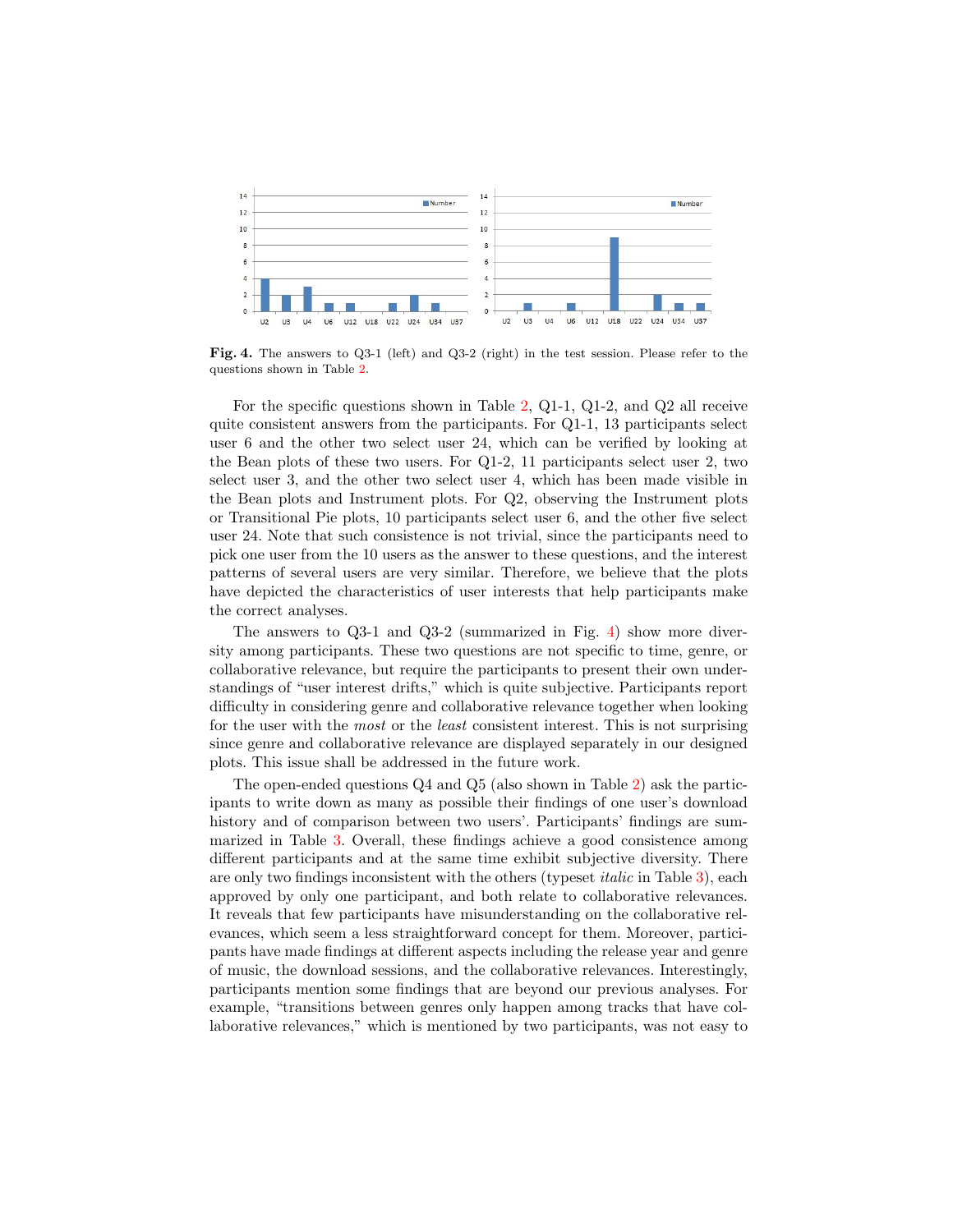find at the first sight. Also, some findings are more conjectured than analyzed, e.g. "the user might have different moods in different sessions," "since the relevances between tracks within each session is high, but cross-session relevances are almost none," said the participant. Last but not the least, the findings of comparison between two users (answers to Q5) are more consistent among different participants compared to the answers to Q4, which implies that the visual comparison may be easier and more obvious than the visual analysis of single user.

Questionnaire and Survey Session After practice and test sessions, we ask the participants to finish a five-point Likert-scale questionnaire that consists of 9 questions shown in Table [4,](#page-10-0) which also shows the average score of answers to each question. We also conduct a survey to collect participants' feedback.

Questionnaire. According to the questionnaire, participants feel the visualization interface is easy to learn and use. This is also verified by the fact that all participants, having no experience of visual analyses, can finish the entire user study with good performance in less than 90 minutes. Regarding the usability of the visualization, participants agree that collaborative relevance is helpful in analyzing user interests, and all of them indeed take the collaborative relevance into consideration during the test session. 13 out of 15 participants agree that the three plots make user interests obvious, and the other two are neutral to this question. Most participants think the designed interactions are intuitive, and we have observed that all participants learn the interactions in Instrument plot very quickly and use the highlighting feature effectively; the interactions in Bean plot are also not a difficulty for the participants, but three of them need some time to understand the concept of subsessions (unfolded pods), once understood, they all use the interactions well in the test session. Furthermore, on whether there is redundancy in the three plots, Bean plot is believed to have none, but Instrument plot and Transitional Pie plot are believed to have some redundancy to some extent by several participants. The reason may be that the Instrument plot displays the genre and release year of each track as well as the statistics of them, and the Transitional Pie plot uses gradient color for the transitions between genres. Finally, participants report willingness to use the visualization plots (9 agree, 5 neutral, and 1 disagree).

Survey. In the survey, we ask the participants for their opinions on the visualization plots. About the Bean plot, although it does not display collaborative relevance, its distinctive layout is acknowledged by the participants and it is utilized frequently in the test session. Almost all participants believe that Instrument plot displays the *most* information and the *most important* information; participants express an overwhelming preference on the Instrument plot in the test session. The Transitional Pie plot is endorsed by some participants but disliked by some others. Several participants are fond of the Transitional Pie plot as "the inner- and outer-disc curves can be jointly considered," but some others think the Transitional Pie plot can be covered by the Instrument plot and thus is unnecessary. Moreover, participants provide comments and suggestions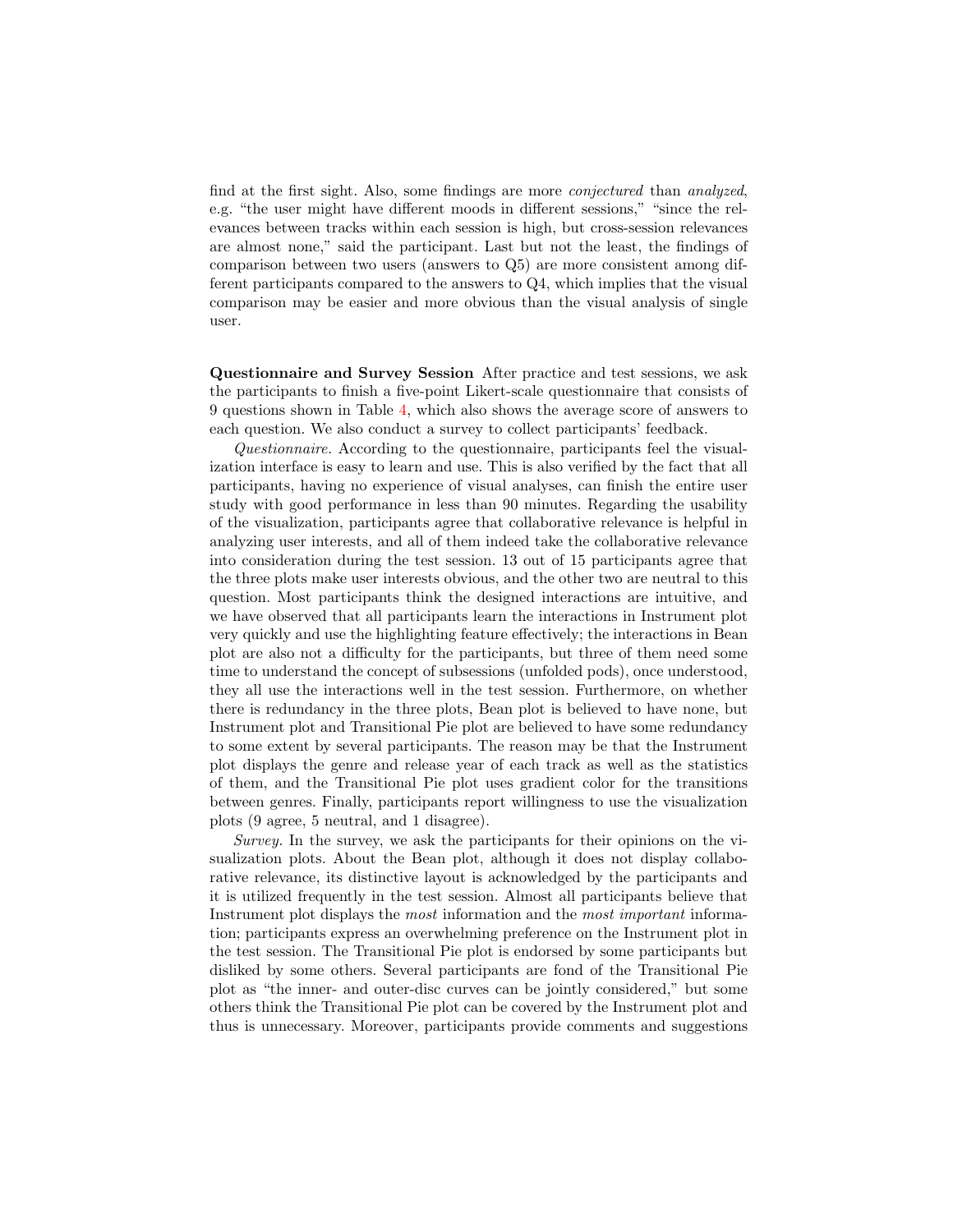<span id="page-9-0"></span>Table 3. The Answers to the Open-Ended Questions in the Test Session

(a) Answers to Q4

| Findings                                                                                      | <b>Related Participants</b> |  |  |  |  |
|-----------------------------------------------------------------------------------------------|-----------------------------|--|--|--|--|
| The user prefers music tracks with modern release $\left[1, 2, 3, 4, 6, 7, 8, 9, 10, \right]$ |                             |  |  |  |  |
| vears.                                                                                        | 11, 12, 13, 14, 15          |  |  |  |  |
| The release years of downloaded tracks are relatively 5                                       |                             |  |  |  |  |
| concentrated.                                                                                 |                             |  |  |  |  |
| The user prefers mandarin pop music.                                                          | 1, 2, 3, 4, 5, 6, 7, 8, 10, |  |  |  |  |
|                                                                                               | 11, 12, 15                  |  |  |  |  |
| The user's interest is not consistent in genre.                                               | 1, 3, 7, 12                 |  |  |  |  |
| The user likes only a few genres.                                                             | 1, 2, 13                    |  |  |  |  |
| The user's downloading actions are concentrated in $[2, 3, 13, 14, 15]$                       |                             |  |  |  |  |
| time.                                                                                         |                             |  |  |  |  |
| There are long intervals between the user's download-[9, 10, 14]                              |                             |  |  |  |  |
| ing sessions.                                                                                 |                             |  |  |  |  |
| The user's interest is quite stable within each session. $ 4, 5 $                             |                             |  |  |  |  |
| In different sessions, the numbers of tracks vary quite $ 9, 10\rangle$                       |                             |  |  |  |  |
| a lot.                                                                                        |                             |  |  |  |  |
| The user might have different moods in different ses- 6                                       |                             |  |  |  |  |
| sions.                                                                                        |                             |  |  |  |  |
| The downloaded tracks have high collaborative rele- $\vert 1, 5, 7, 8, 9, 10, 11, 12, \vert$  |                             |  |  |  |  |
| vances.                                                                                       | 13, 15                      |  |  |  |  |
| The downloaded tracks have low collaborative rele-114                                         |                             |  |  |  |  |
| vances.                                                                                       |                             |  |  |  |  |
| Transitions between genres only happen among tracks $ 4, 7 $                                  |                             |  |  |  |  |
| that have collaborative relevances.                                                           |                             |  |  |  |  |

|  | $(b)$ Answers to $Q5$ |  |  |
|--|-----------------------|--|--|
|--|-----------------------|--|--|

| Findings                                                                             | Related Participants                                        |  |  |  |  |
|--------------------------------------------------------------------------------------|-------------------------------------------------------------|--|--|--|--|
| User 2 prefers music tracks with older release years.                                | $\begin{bmatrix} 1, 2, 3, 4, 6, 7, 8, 9, 10, \end{bmatrix}$ |  |  |  |  |
|                                                                                      | 11, 12, 13, 14, 15                                          |  |  |  |  |
| User 2 likes pop and soul music whilst user 4 likes $[3, 4, 5, 6, 7, 8, 10, 11, 12]$ |                                                             |  |  |  |  |
| mandarin pop.                                                                        | 13, 15                                                      |  |  |  |  |
| User 4 likes more genres than user 2.                                                | 1, 2                                                        |  |  |  |  |
| User 2's interest is more consistent in time and in $[1, 2, 3, 4, 5, 7, 8, 9, 10]$   |                                                             |  |  |  |  |
| genre.                                                                               | 11, 12, 13, 14, 15                                          |  |  |  |  |
| User 2's downloading sessions contain more tracks.                                   | 3, 4, 7                                                     |  |  |  |  |
| User 4's downloaded tracks have higher collaborative $[1, 7, 9, 10, 11, 12, 14, 15]$ |                                                             |  |  |  |  |
| relevances.                                                                          |                                                             |  |  |  |  |
| User 2's downloaded tracks have higher collaborative $ 2 $                           |                                                             |  |  |  |  |
| <i>relevances.</i>                                                                   |                                                             |  |  |  |  |
| User 2 has more consistent interest than user 4.                                     | 2, 3, 4, 5, 11                                              |  |  |  |  |
| User 4's taste seems to be of popular mass compared $6$                              |                                                             |  |  |  |  |
| to user 2.                                                                           |                                                             |  |  |  |  |

on the plots. For example, the shape of beans can be changed to square so that the layout of Bean plot may look more regular; the color coding of genres may be adaptive for each user to better distinguish different genres; and so on. These issues will be addressed in our future work.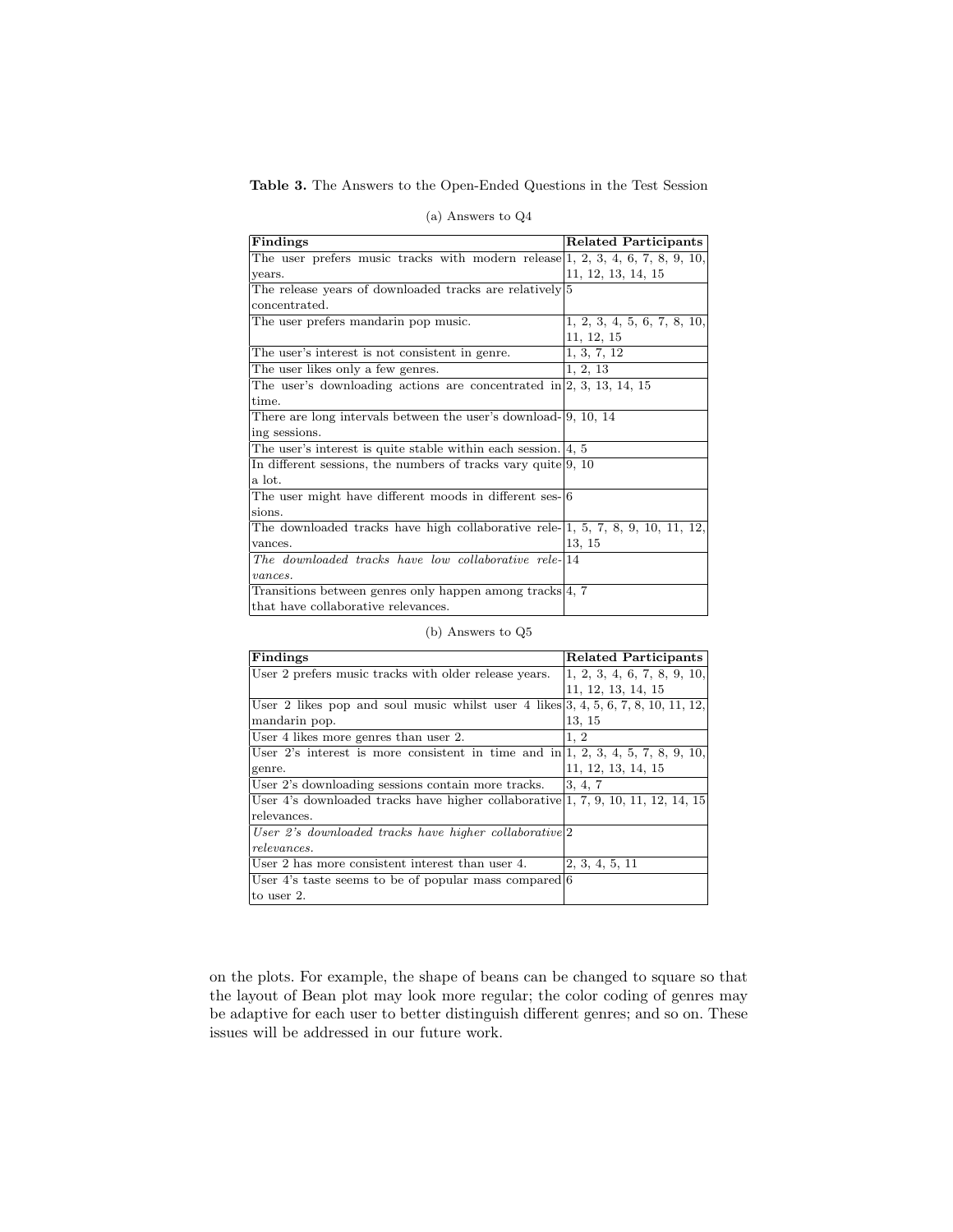| Questions |                                                  | <b>Strong disagree</b> | <b>Strong agree</b> |  |  |
|-----------|--------------------------------------------------|------------------------|---------------------|--|--|
|           |                                                  |                        |                     |  |  |
| Ease      | Easy to learn.                                   |                        |                     |  |  |
|           | Easy to use.                                     |                        |                     |  |  |
| Usability | Collaborative relevance is helpful in analyses.  |                        |                     |  |  |
|           | The plots make user interests obvious.           |                        |                     |  |  |
|           | The designed interactions are intuitive.         |                        |                     |  |  |
|           | Redundancy exists in Bean plot.                  |                        |                     |  |  |
|           | Redundancy Redundancy exists in Instrument plot. |                        |                     |  |  |
|           | Redundancy exists in Transitional Pie plot.      |                        |                     |  |  |
| Fondness  | I am willing to use the plots to analyze.        |                        |                     |  |  |

<span id="page-10-0"></span>Table 4. Questions and Answers in the Questionnaire and Survey Session

#### 4.5 Discussion

Comparing the three plots, Instrument plot receives the most preference due to its comprehensiveness. Bean plot is also approved when the analysts do not concern collaborative relevance. Transitional Pie plot is endorsed by several people but less utilized by some others. Collaborative relevance is believed to be helpful in the analyses, but people have difficulty in combining feature-based and collaborative relevances at the same time since the plots display them separately.

With the help of the proposed visualization design, non-expert people can learn and use the plots for visual analyses of user interests without much difficulty. As the visualization makes user interests obvious, there is a good consistence among the analyses of different people. At the same time, people also make diverse, sometimes subjective findings from the explorative analyses, which implies the visualization may inspire analysts to further investigate the user interests.

# 5 Conclusions

In this paper, we have reported our conducted user studies to evaluate our proposed visualization approach to analyzing user interest drifts from the music download history. We examined users' feedback on our designed three new kinds of plots, i.e. Bean plot, Transitional Pie plot, and Instrument plot, that display the music download history while making the user interest drifts visible to analysts. The results demonstrate the feasibility of our visualization design, and the user studies may be inspiring for further research on visual analyses tasks.

# Acknowledgment

This work was supported by National Program on Key Basic Research Projects (973 Program) under No. 2015CB351800, by Natural Science Foundation of China (NSFC) under No. 61303149 and No. 61331017, and by the Fundamental Research Funds for the Central Universities.